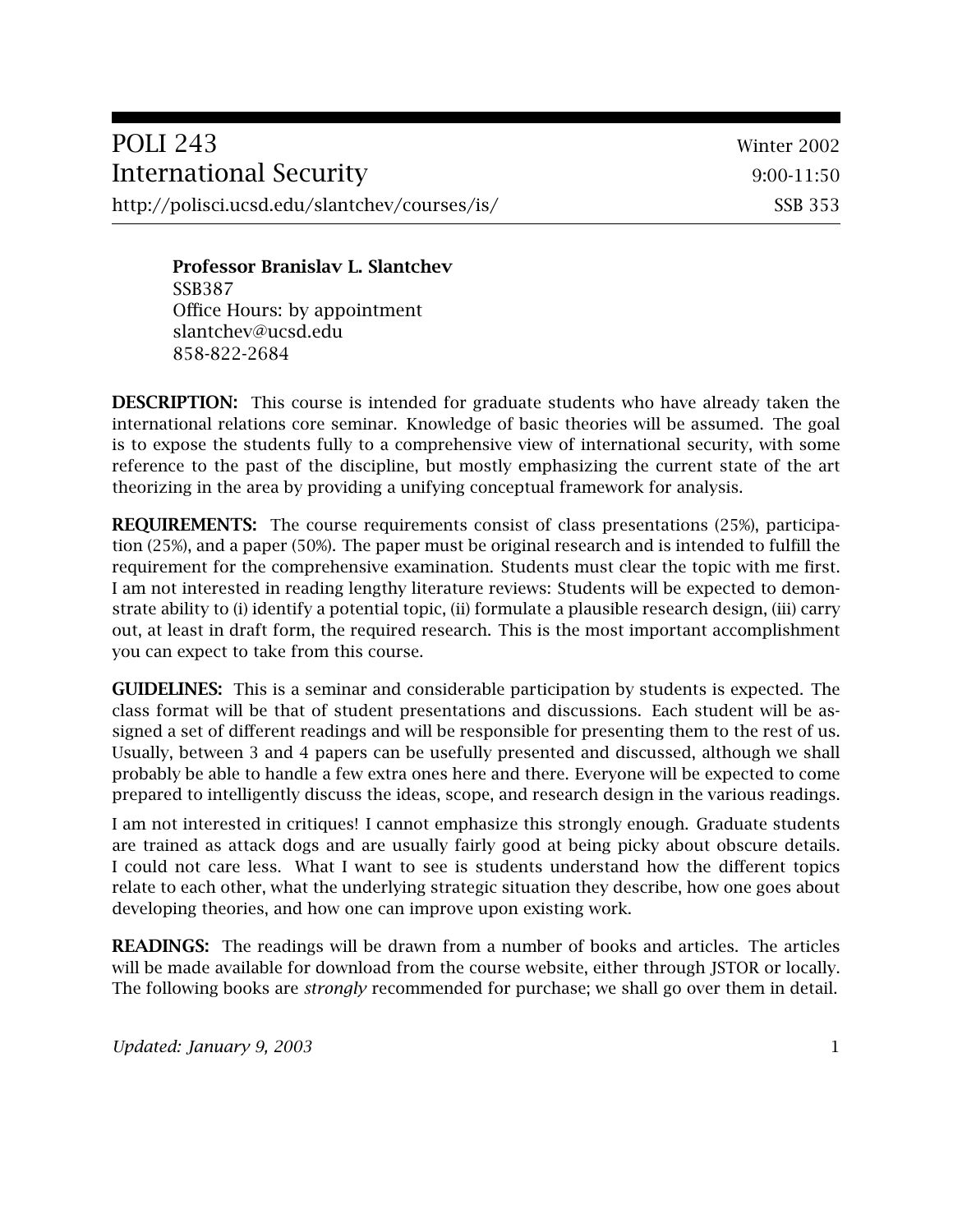- *•* Powell, Robert. 1990. *Nuclear Deterrence Theory: The Search for Credibility.* Cambridge: Cambridge UP.
- *•* Powell, Robert. 1999. *In the Shadow of Power.* Princeton: Princeton UP.
- *•* Schelling, Thomas. 1960. *The Strategy of Conflict.* Cambridge: Harvard UP.
- *•* Schelling, Thomas. 1966. *Arms and Influence.* New Haven: Yale UP.
- *•* Downs, George W., and David M. Rocke. 1995. *Optimal Imperfection? Domestic Uncertainty and Institutions in International Relations.* Princeton: Princeton UP.
- *•* Downs, George W., and David M. Rocke. 1990. *Tacit Bargaining, Arms Races, and Arms Control.* Ann Arbor: University of Michigan Press.
- *•* Blainey, Geoffrey. 1988. *The Causes of War.* 3rd Edition. New York: The Free Press.
- *•* Rotberg, Robert I., and Theodore K. Rabb. 1989. *The Origin and Prevention of Major Wars.* Cambridge: Cambridge UP.
- *•* Jervis, Robert. 1970. *The Logic of Images in International Relations.* New York: Columbia.

#### **SCHEDULE:**

- WEEK 1: ORGANIZATIONAL MEETING AND GAME THEORY
- Week 2: Dynamic Consistency, Asymmetric Information, Bargaining
- Week 3: Traditional Theories of War
- Week 4: Bargaining Theories of War and the Origins of Peace
- WEEK 5: CONVENTIONAL AND NUCLEAR DETERRENCE
- Week 6: Crisis Bargaining
- WEEK 7: DOMESTIC POLITICS
- Week 8: Alliances
- Week 9: Arms Races and Arms Control
- WEEK 10: REVIEW OF STUDENT PAPERS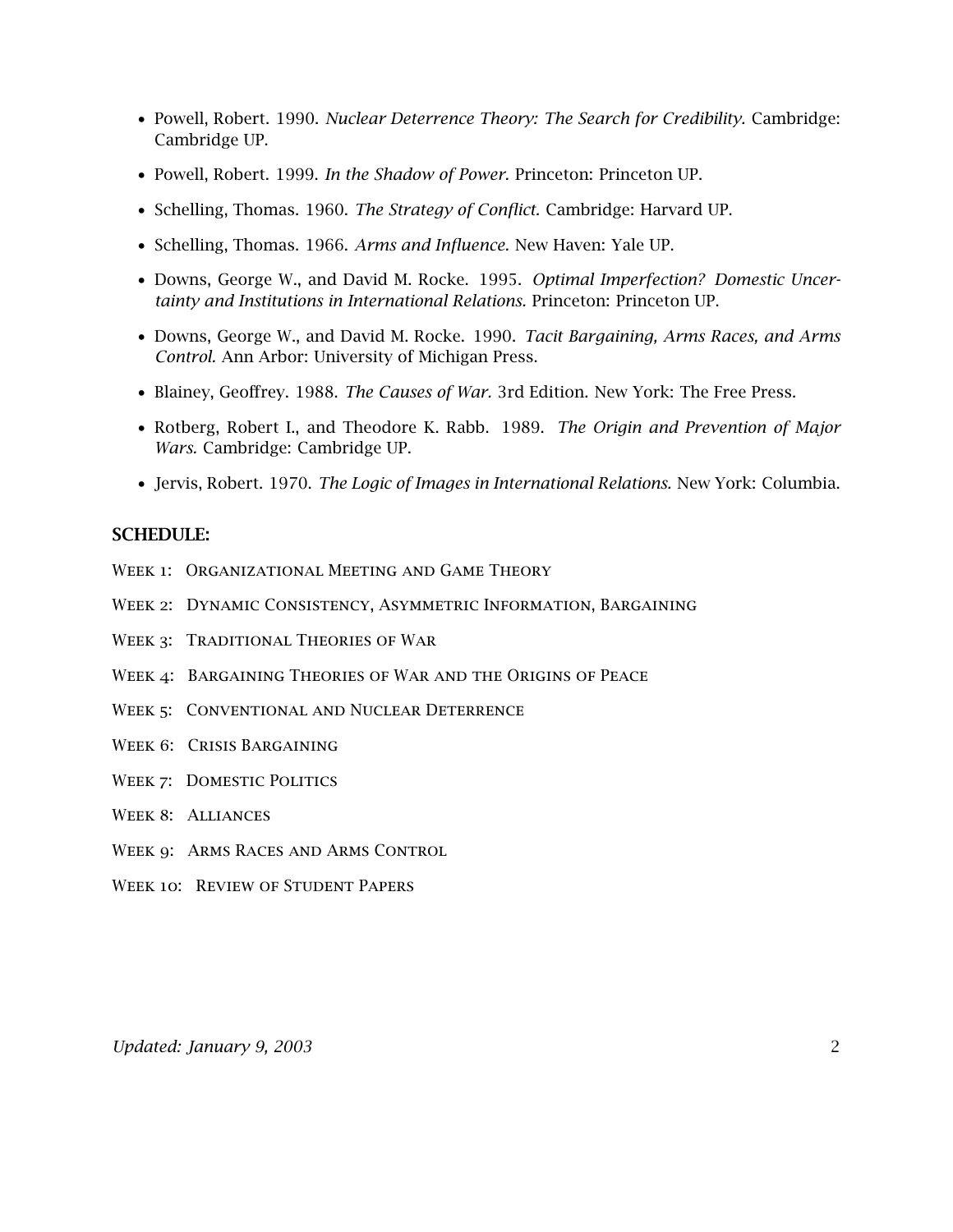<span id="page-2-0"></span>

**/** [home](http://www.polisci.ucsd.edu/~bslantch/) **/** [courses](http://www.polisci.ucsd.edu/~bslantch/courses) **/**

# **International Security**

### POLI 243

Course materials, syllabi, and other resources.

### **Organizational**

● [Course Syllabus](http://www.polisci.ucsd.edu/~bslantch/courses/is/syllabus.pdf)

### **Weekly Readings**

- 1. [Organizational Meeting & Game Theory](#page-3-0)
- 2. [Dynamic Consistency, Asymmetric Information, and Bargaining](#page-4-0)
- 3. [Structural and Decision Theories of War](#page-6-0)
- 4. [Bargaining and Strategic Theories of War](#page-8-0)
- 5. [Conventional Deterrence](#page-10-0)
- 6. [Nuclear Deterrence](#page-12-0)
- 7. [Crisis Bargaining](#page-14-0)
- 8. [Domestic Politics](#page-16-0)
- 9. [Alliances, Arms Races, and Arms Control](#page-18-0)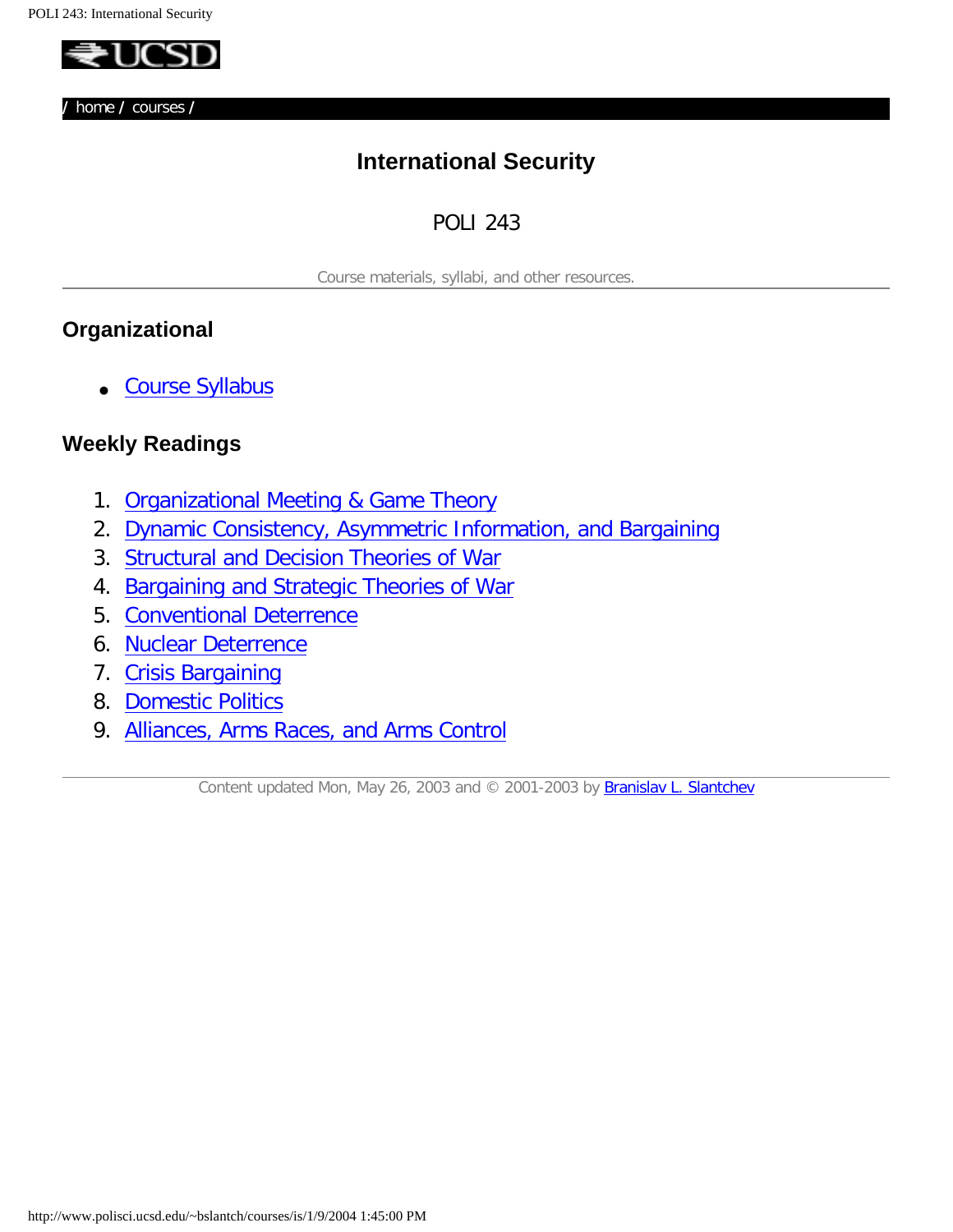<span id="page-3-0"></span>

# **Readings for Week 1**

Organizational Meeting & Game Theory

PS 243

### 1. **[An Introduction to Applicable Game Theory](http://links.jstor.org/sici?sici=08953309%28199720%2911%3A1%3C127%3AAITAGT%3E2.0.CO%3B2-P)**

Robert Gibbons Journal of Economic Perspectives, Vol. 11, No. 1. (Winter, 1997), pp. 127- 149.

### 2. **[A Nontechnical Introduction to Bargaining Theory](http://privatewww.essex.ac.uk/%7Emuthoo/simpbarg.pdf)**

Abhinay Muthoo Manuscript, Department of Economics, University of Essex, 2000.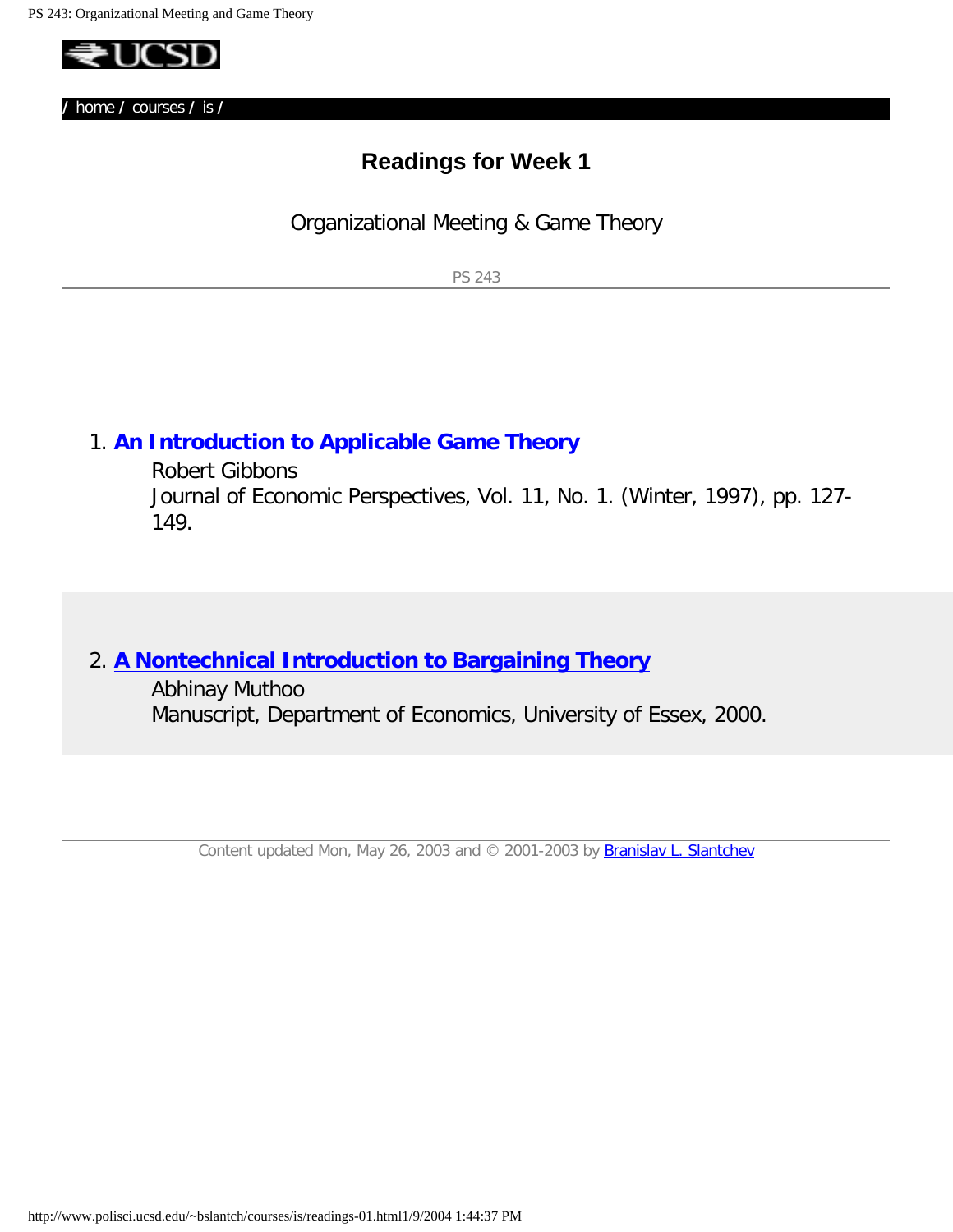<span id="page-4-0"></span>

# **Readings for Week 2**

Dynamic Consistency, Asymmetric Information, and Bargaining

PS 243: IS

### 1. **[The Value of Biased Information: A Rational Choice Model of Political](http://links.jstor.org/sici?sici=0022-3816%28198506%2947%3A2%3C530%3ATVOBIA%3E2.0.CO%3B2-Y)  [Advice](http://links.jstor.org/sici?sici=0022-3816%28198506%2947%3A2%3C530%3ATVOBIA%3E2.0.CO%3B2-Y)**

Randall Calvert Journal of Politics, Vol. 42, No. 2. (June, 1985), pp. 530-55.

## 2. **[Constitutions and Commitment: The Evolution of Institutional](http://links.jstor.org/sici?sici=0022-0507%28198912%2949%3A4%3C803%3ACACTEO%3E2.0.CO%3B2-9) [Governing Public Choice in Seventeenth-Century England](http://links.jstor.org/sici?sici=0022-0507%28198912%2949%3A4%3C803%3ACACTEO%3E2.0.CO%3B2-9)**

Douglass C. North and Barry R. Weingast The Journal of Economic History, Vol. 49, No. 4. (December, 1989), pp. 803-32.

#### 3. **The Strategy of Conflict**

Thomas C. Schelling Cambridge: Harvard University Press, 1960.

# 4. **The Strategic Setting of Choices: Signaling, Commitment, and Negotiation in International Politics**

James D. Morrow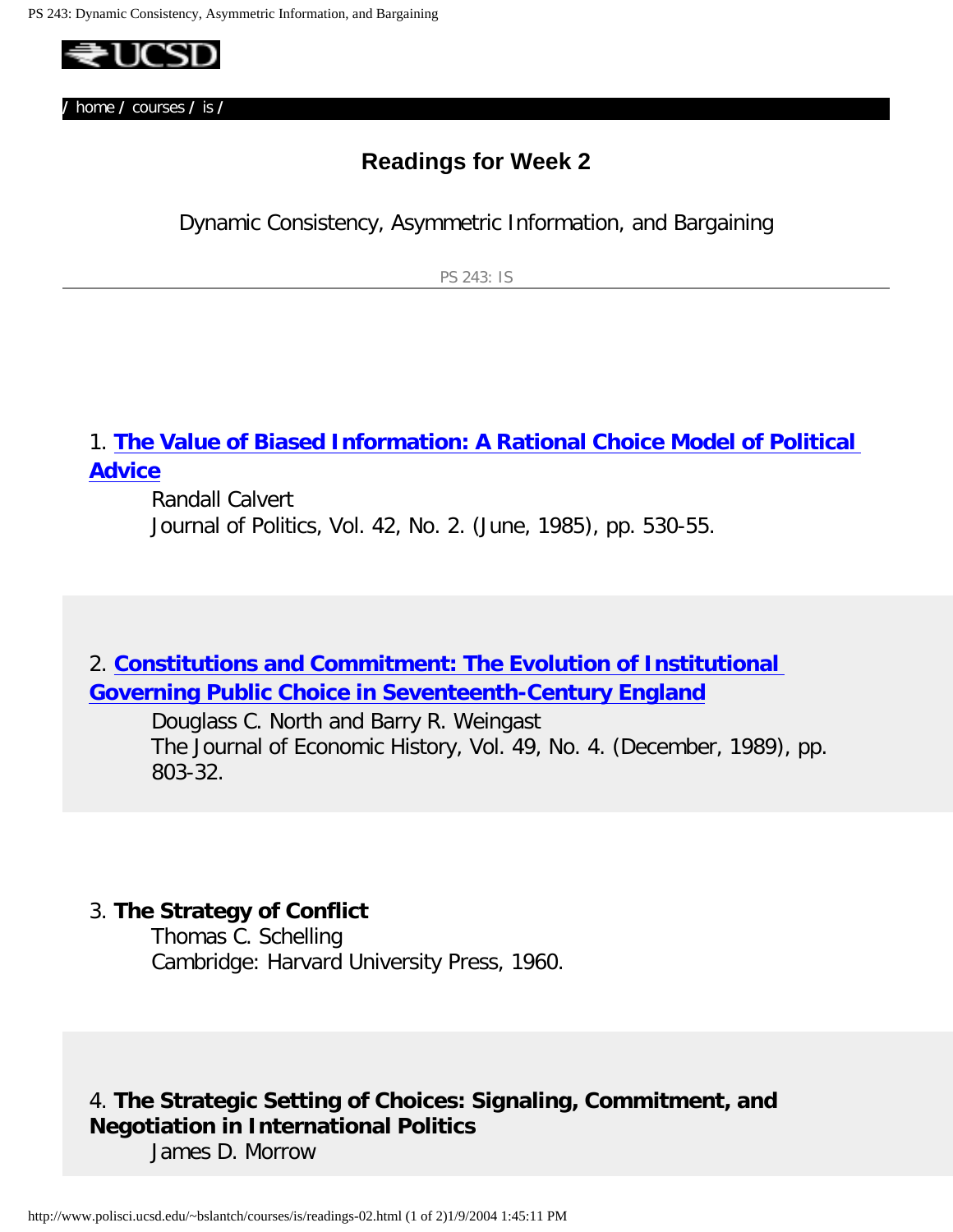In David Lake and Robert Powell, eds. Strategic Choice in International Relations. Princeton: Princeton University Press, 1999, pp. 77-114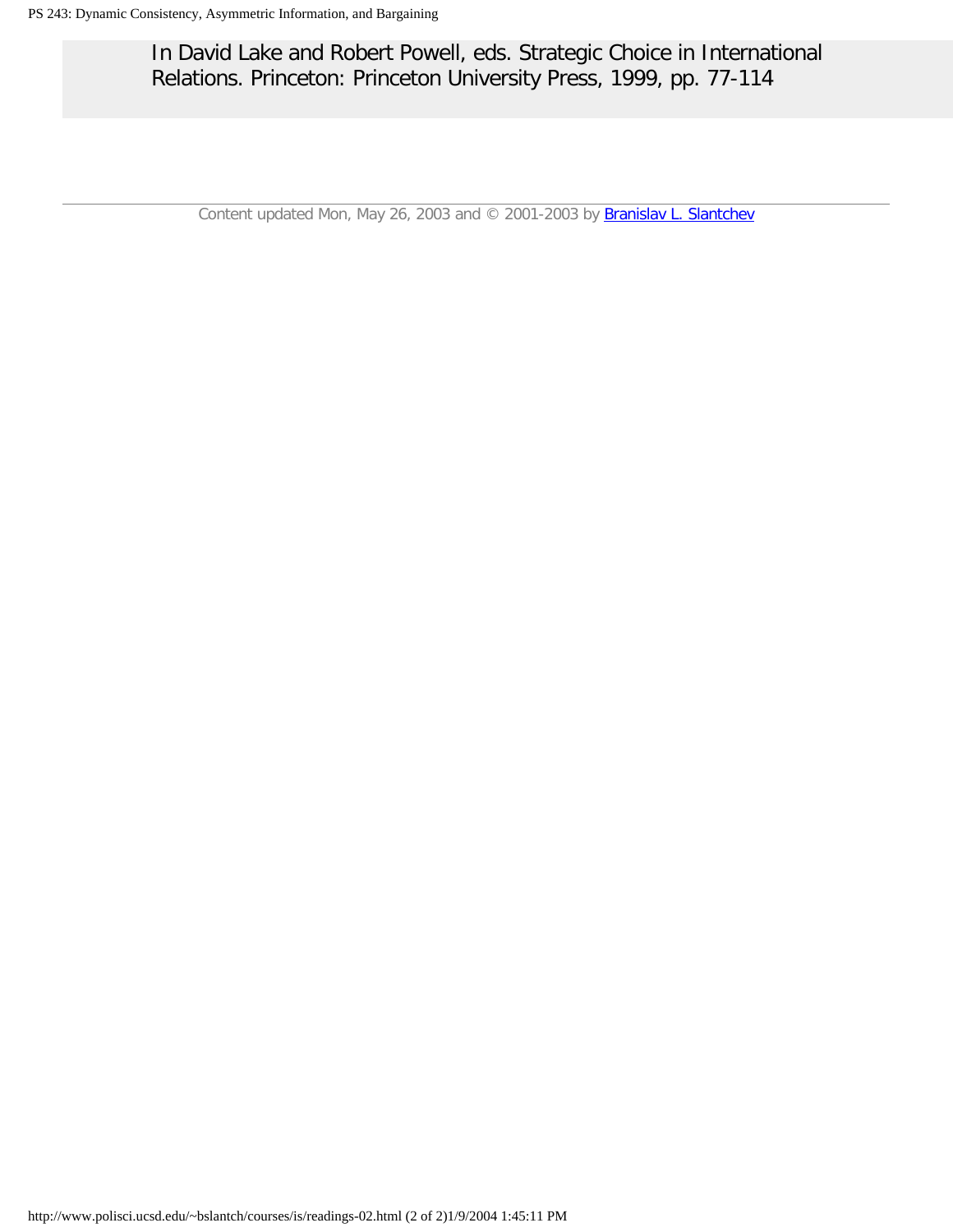<span id="page-6-0"></span>

# **Readings for Week 3**

Structural Theories of War

PS 243: IS

### 1. **[Must War Find a Way? A Review Essay](http://openurl.ingenta.com/content?genre=article&issn=0162-2889&volume=24&issue=2&spage=166)**

Richard K. Betts International Security, Vol. 24, No. 2. (October, 1999), pp. 166-98.

#### 2. **[The Causes of War and the Conditions of Peace](http://polisci.annualreviews.org/cgi/reprint/1/1/139.pdf)**

Jack S. Levy Annual Review of Political Science, Vol. 1. (1998), pp. 139-65.

#### 3. **[Changing Aspirations, Limited Attention, and War](http://links.jstor.org/sici?sici=0043-8871%28198710%2940%3A1%3C1%3ACALAAW%3E2.0.CO%3B2-O)**

Paul A. Anderson and Timothy J. McKeown World Politics, Vol. 40, No. 1. (October, 1987), pp. 1-29.

### 4. **[The Power Transition: A Retrospective and Prospective Evaliation](http://www.polisci.ucsd.edu/~bslantch/courses/archive/kugler-organski-power-transition.pdf)**

Jacek Kugler and A.F.K. Organski In Manus I. Midlarsky (Ed.) Handbook of War Studies. Ann Arbor: The University of Michigan Press. 1989.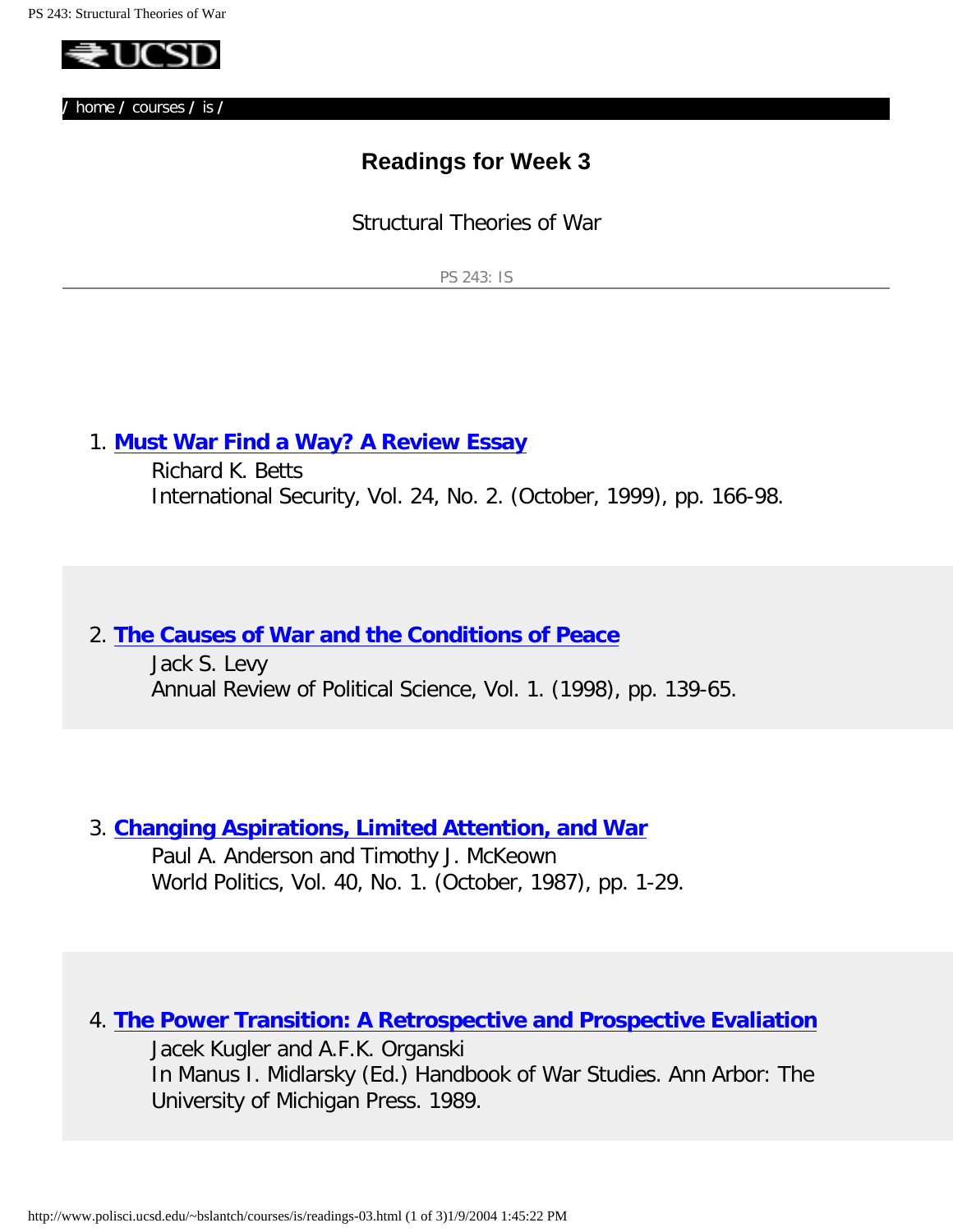## 5. **[Confronting the Principles of the Power Cycle: Changing Systems](http://www.polisci.ucsd.edu/~bslantch/courses/archive/doran-power-cycle.pdf)  [Structure, Expectations, and War](http://www.polisci.ucsd.edu/~bslantch/courses/archive/doran-power-cycle.pdf)**

Charles F. Doran In Manus I. Midlarsky (Ed.) Handbook of War Studies II. Ann Arbor: The University of Michigan Press. 2000.

### 6. **[Global War and the Political Economy of Structural Change](http://www.polisci.ucsd.edu/~bslantch/courses/archive/rasler-thompson-global-war.pdf)**

Karen Rasler and William R. Thompson In Manus I. Midlarsky (Ed.) Handbook of War Studies II. Ann Arbor: The University of Michigan Press. 2000.

#### 7. **[Theories of General War](http://links.jstor.org/sici?sici=0043-8871%28198504%2937%3A3%3C344%3ATOGW%3E2.0.CO%3B2-I)**

Jack S. Levy World Politics, Vol. 37, No. 3. (April, 1985), pp. 344-374.

#### 8. **The Causes of War**

Geoffrey Blainey New York: The Free Press, 3rd Edition, 1988.

#### 9. **The Origin and Prevention of Major Wars**

Robert I. Rotberg and Theodore K. Rabb (Editors) Cambridge: Cambridge University Press, 1989. Read pp. 15-149.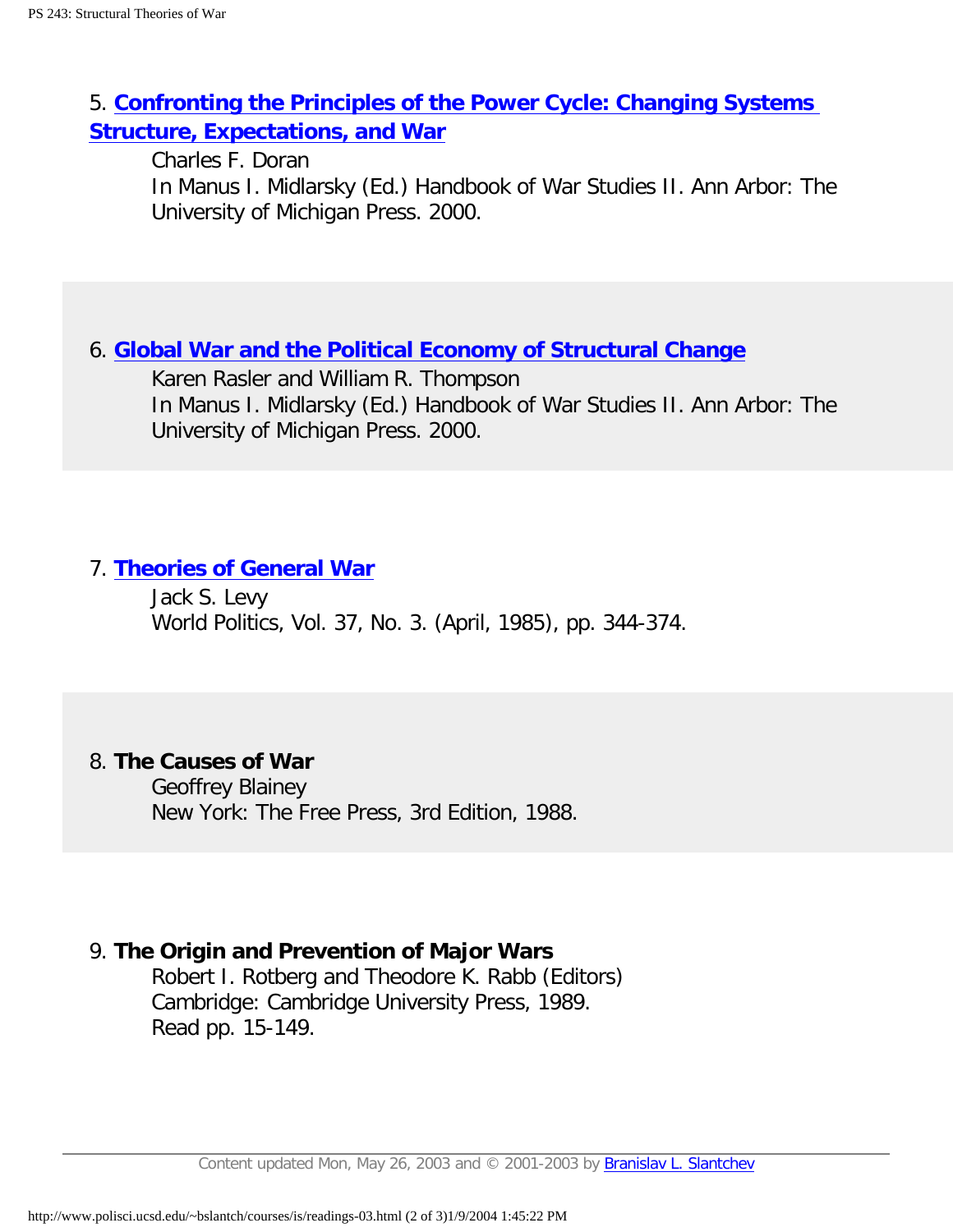<span id="page-8-0"></span>

## **Readings for Week 4**

Bargaining Theories of War

PS 243: IS

#### 1. **Arms and Influence**

Thomas C. Schelling New Haven: Yale University Press, 1966.

### 2. **[Rationalist Explanations for War](http://links.jstor.org/sici?sici=0020-8183%28199522%2949%3A3%3C379%3AREFW%3E2.0.CO%3B2-B)**

James D. Fearon International Organization, Vol. 49, No. 3. (Summer, 1995), pp. 379-414.

#### 3. **In the Shadow of Power**

Robert Powell Princeton: Princeton University Press, 1999. Chapters 3 and 4.

### 4. **[Bargaining Theory and International Conflict](http://polisci.annualreviews.org/cgi/reprint/5/1/1.pdf)**

Robert Powell Annual Review of Political Science, Vol. 5. (2002), pp. 1-30.

### 5. **[The Principle of Convergence in Wartime Negotiations](http://www.polisci.ucsd.edu/~bslantch/papers/pdf/slantchev-apsa2002.pdf)**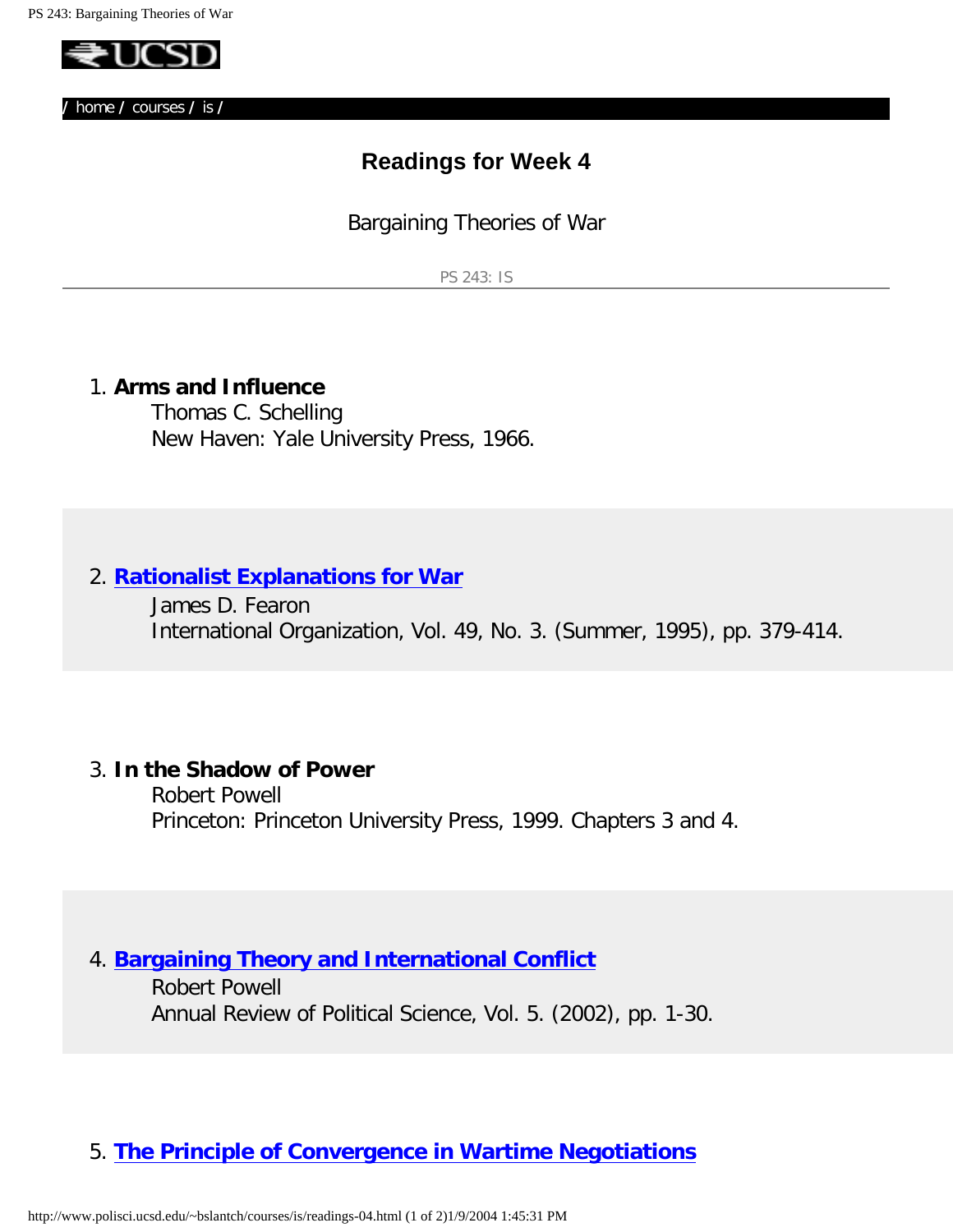Branislav L. Slantchev Manuscipt, Department of Political Science, University of California, San Diego.

### 6. **[The Power to Hurt: Costly Conflict with Completely Informed States](http://www.polisci.ucsd.edu/~bslantch/courses/archive/slantchev-power-to-hurt.pdf)**

Branislav L. Slantchev American Political Science Review, Vol. 97, No. 1. (March, 2003).

Content updated Mon, May 26, 2003 and © 2001-2003 by [Branislav L. Slantchev](http://www.polisci.ucsd.edu/slantchev/contact.html)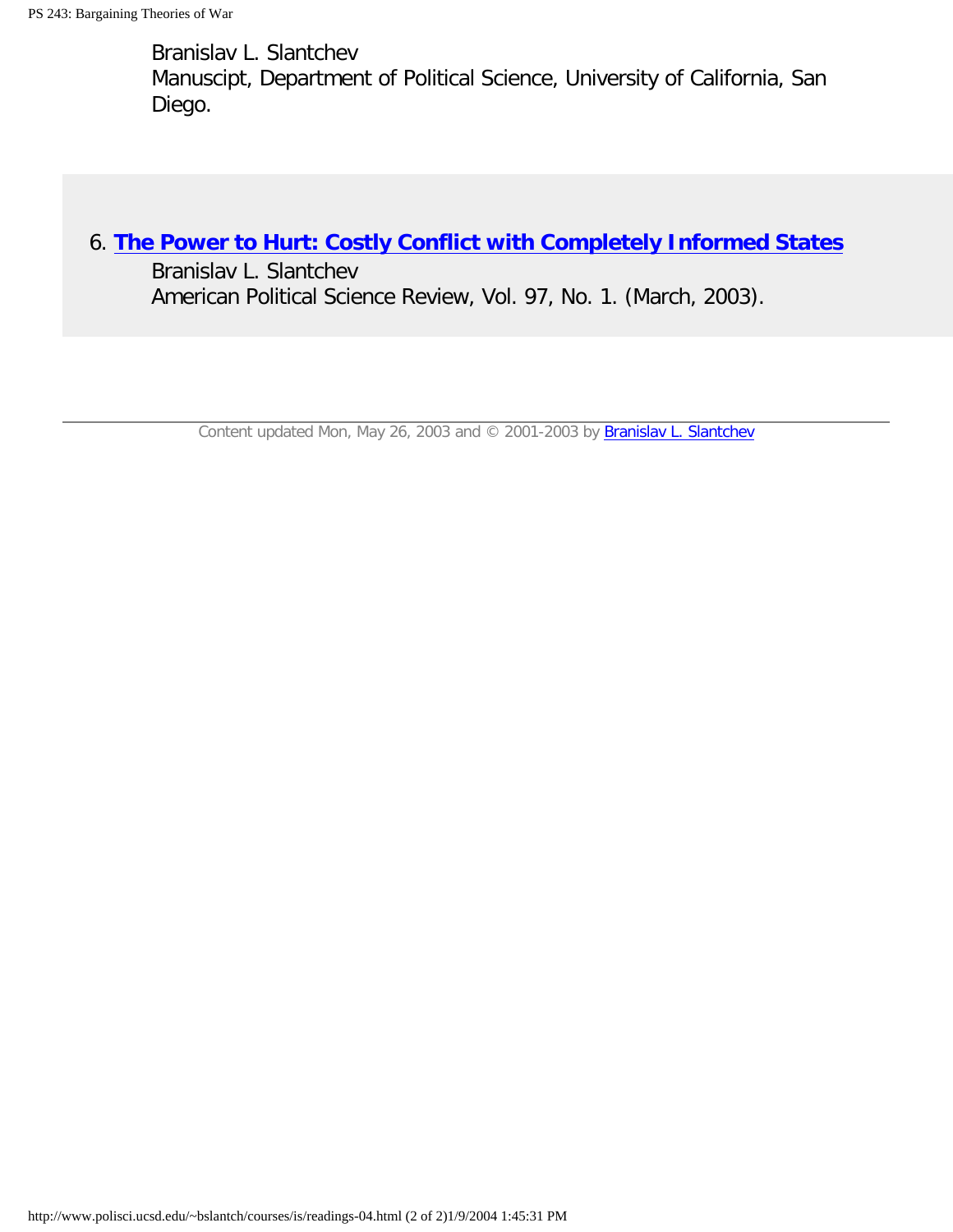<span id="page-10-0"></span>

# **Readings for Week 5**

Conventional Deterrence

PS 243: IS

### 1. **[The Rational Deterrence Debate](http://links.jstor.org/sici?sici=0043-8871%28198901%2941%3A2%3C225%3ATRDD%3E2.0.CO%3B2-2)**

George W. Downs World Politics, Vol. 41, No. 2. (January, 1989), pp. 225-237.

#### 2. **[Rational Deterrence: Theory and Evidence](http://links.jstor.org/sici?sici=0043-8871%28198901%2941%3A2%3C183%3ARDTAE%3E2.0.CO%3B2-Q)**

Robert Jervis World Politics, Vol. 41, No. 2. (January, 1989), pp. 183-207.

#### 3. **[Asymmetric Deterrence](http://links.jstor.org/sici?sici=0020-8833%28199303%2937%3A1%3C1%3AAD%3E2.0.CO%3B2-9)**

Frank C. Zagare and D. Marc Kilgour International Studies Quarterly, Vol. 37, No. 1. (March, 1993), pp. 1-27.

#### 4. **[Credibility, Uncertainty, and Deterrence](http://links.jstor.org/sici?sici=0092-5853%28199105%2935%3A2%3C305%3ACUAD%3E2.0.CO%3B2-2)**

D. Marc Kilgour and Frank C. Zagare American Journal of Political Science, Vol. 35, No. 2. (May, 1991), pp. 305- 334.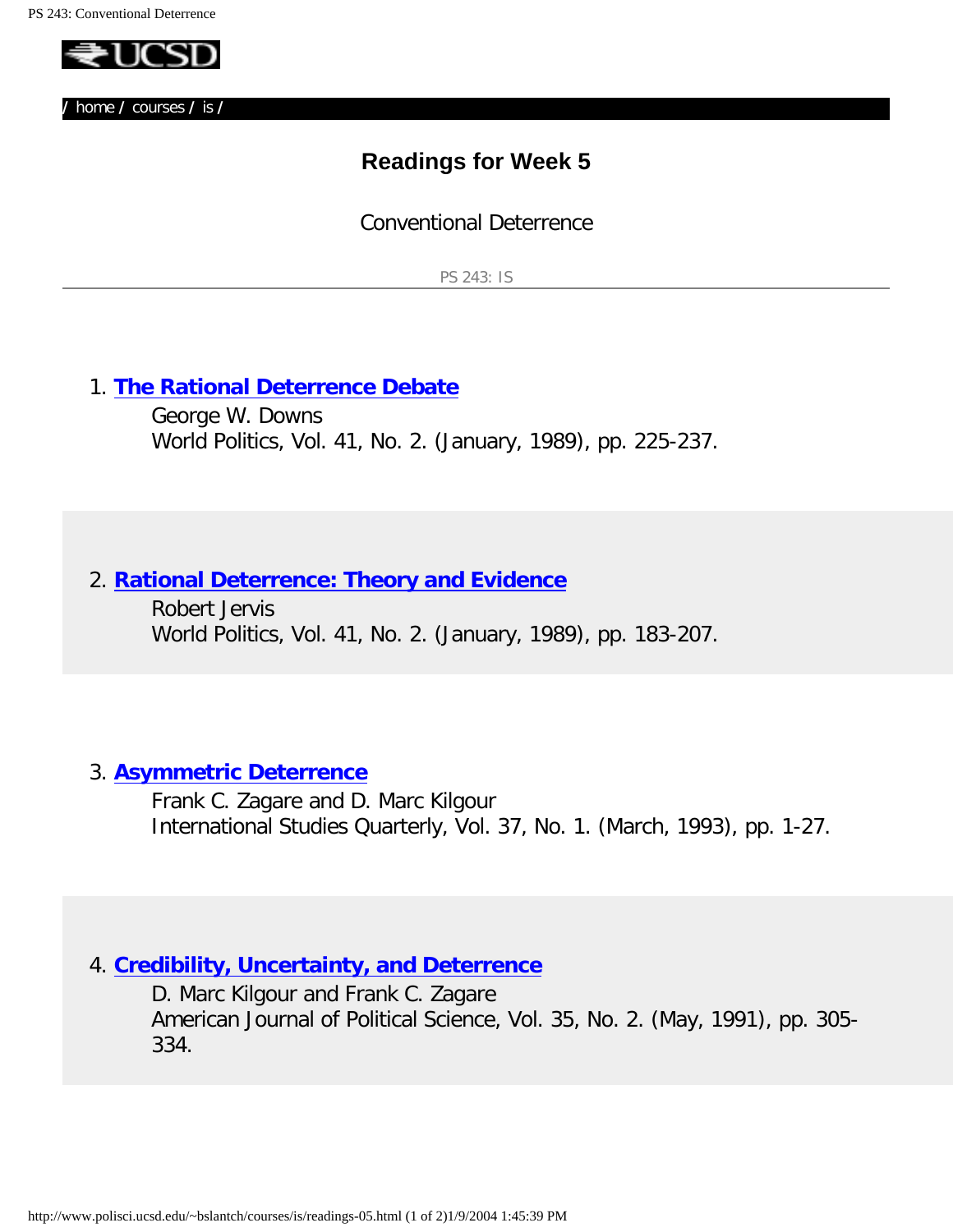#### 5. **[Rational Deterrence in an Imperfect World](http://links.jstor.org/sici?sici=0043-8871%28199104%2943%3A3%3C313%3ARDIAIW%3E2.0.CO%3B2-P)**

Barry Nalebuff World Politics, Vol. 43, No. 3. (April, 1991), pp. 313-335.

### 6. **[Deterrence and Bargaining](http://links.jstor.org/sici?sici=0022-0027%28198206%2926%3A2%3C329%3ADAB%3E2.0.CO%3B2-Q)**

R. Harrison Wagner Journal of Conflict Resolution, Vol. 26, No. 2. (June, 1982), pp. 329-358.

# 7. **[Rationality at the Brink: The Role of Cognitive Processes in Failures](http://links.jstor.org/sici?sici=0043-8871%28197804%2930%3A3%3C345%3ARATBTR%3E2.0.CO%3B2-0) [of Deterrence](http://links.jstor.org/sici?sici=0043-8871%28197804%2930%3A3%3C345%3ARATBTR%3E2.0.CO%3B2-0)**

Jack L. Snyder World Politics, Vol. 30, No. 3. (April, 1978), pp. 345-365.

## 8. **[Deterrence and International Conflict](http://polisci.annualreviews.org/cgi/reprint/2/1/25.pdf)**

Paul K. Huth Annual Review of Political Science, Vol. 2. (1999), pp. 25-48.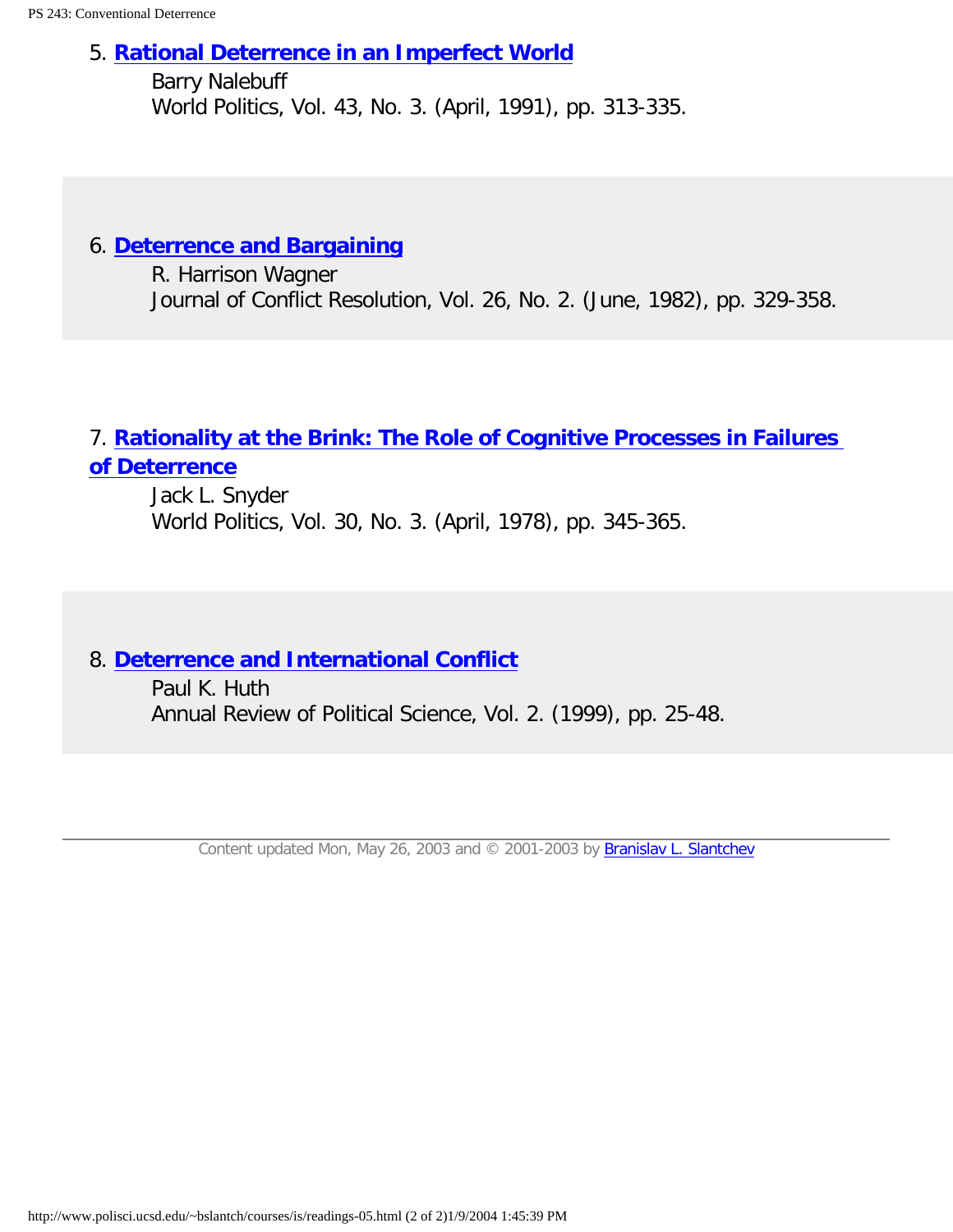<span id="page-12-0"></span>

# **Readings for Week 6**

Nuclear Deterrence

PS 243: IS

### 1. **[Rational Deterrence and Crisis Stability](http://links.jstor.org/sici?sici=0092-5853%28199111%2935%3A4%3C801%3ARDACS%3E2.0.CO%3B2-2)**

Jean-Pierre P. Langlois American Journal of Political Science, Vol. 35, No. 4. (November, 1991), pp. 801-832.

### 2. **[Nuclear Deterrence, Counterforce Strategies, and the Incentives to](http://links.jstor.org/sici?sici=0003-0554%28199109%2985%3A3%3C727%3ANDCSAT%3E2.0.CO%3B2-T) [Strike First](http://links.jstor.org/sici?sici=0003-0554%28199109%2985%3A3%3C727%3ANDCSAT%3E2.0.CO%3B2-T)**

R. Harrison Wagner American Political Science Review, Vol. 85, No. 3. (September, 1991), pp. 727-749.

#### 3. **[Minimal Nuclear Deterrence](http://links.jstor.org/sici?sici=0022-0027%28198809%2932%3A3%3C411%3AMND%3E2.0.CO%3B2-1)**

Barry Nalebuff Journal of Conflict Resolution, Vol. 32, No. 3. (September, 1988), pp. 411- 425.

#### 4. **Nuclear Deterrence Theory**

Robert Powell Cambridge: Cambridge University Press, 1990.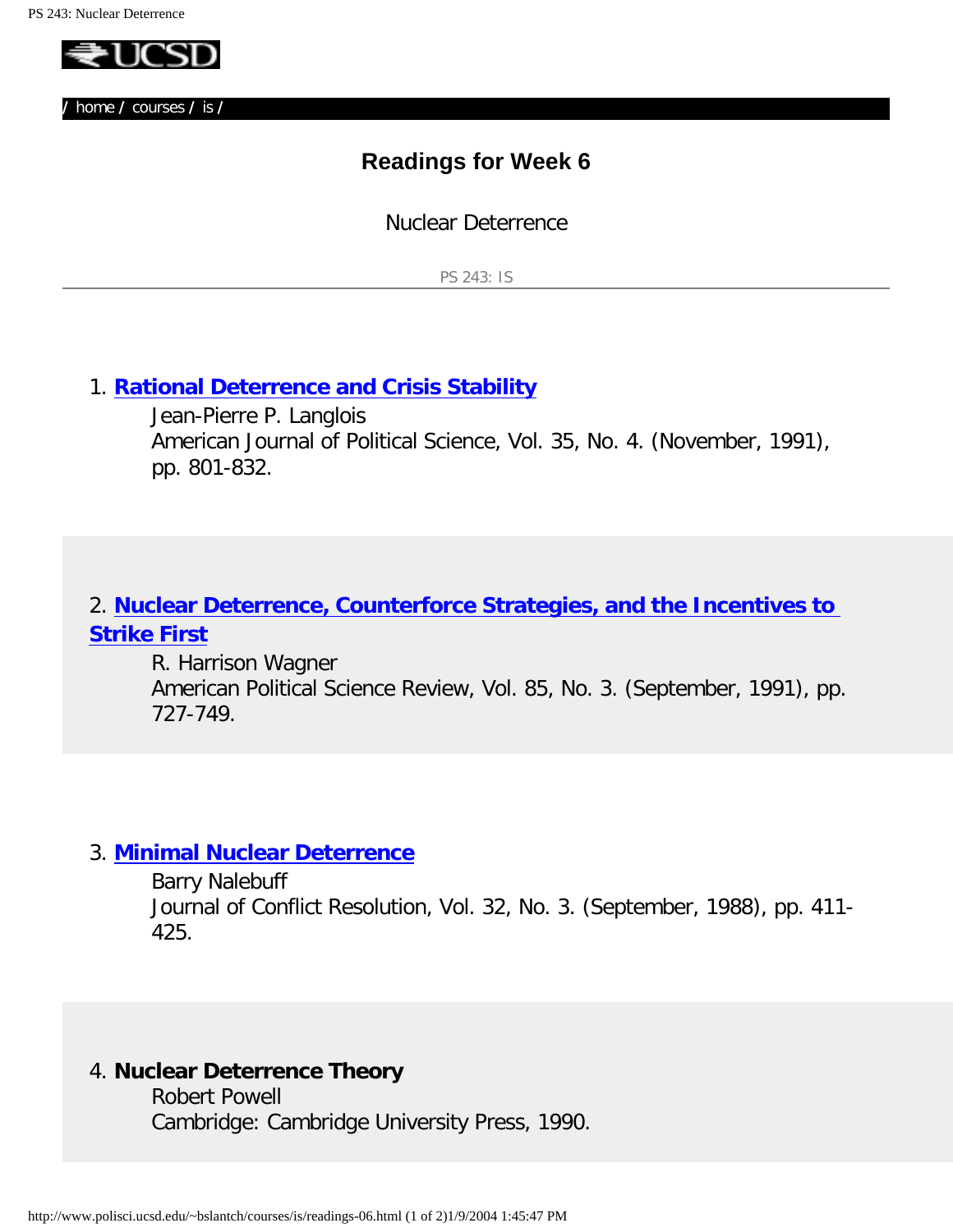5. **[The Delicate Balance of Terror](http://www.rand.org/publications/classics/wohlstetter/P1472/P1472.html)**

Albert Wohlstetter RAND Research Paper, P-1472 (December, 1958).

Updated Mon, May 26, 2003 13:6 by Branislav L. Slantchev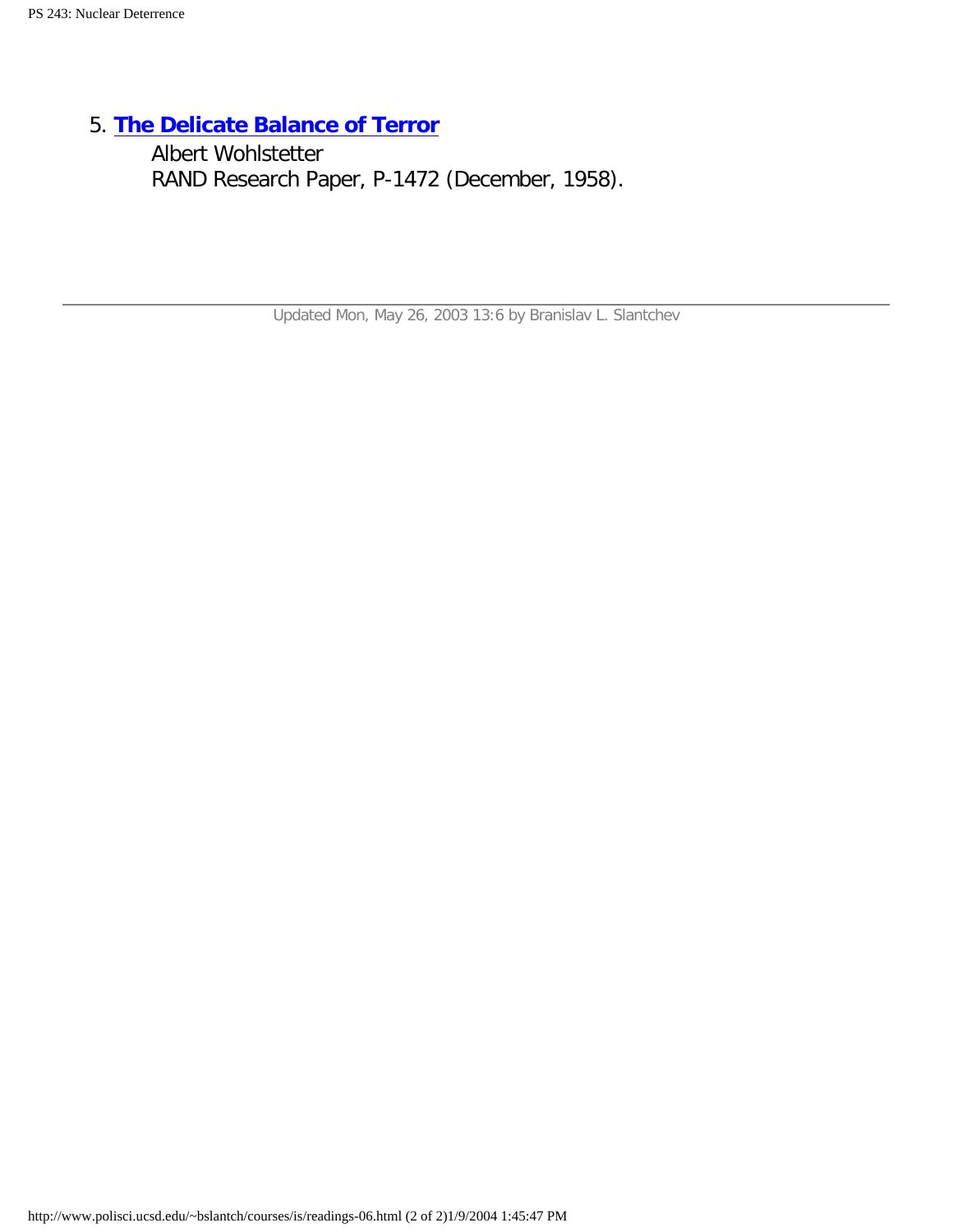<span id="page-14-0"></span>

# **Readings for Week 7**

Crisis Bargaining

PS 243: IS

1. **[Signaling versus the Balance of Power and Interests: An Empirical](http://links.jstor.org/sici?sici=0022-0027%28199406%2938%3A2%3C236%3ASVTBOP%3E2.0.CO%3B2-U)  [Test of a Crisis Bargaining Model](http://links.jstor.org/sici?sici=0022-0027%28199406%2938%3A2%3C236%3ASVTBOP%3E2.0.CO%3B2-U)**

James D. Fearon Journal of Conflict Resolution, Vol. 38, No. 2. (June, 1994), pp. 236-269.

## 2. **[Domestic Political Audiences and the Escalation of International](http://links.jstor.org/sici?sici=0003-0554%28199409%2988%3A3%3C577%3ADPAATE%3E2.0.CO%3B2-N) [Disputes](http://links.jstor.org/sici?sici=0003-0554%28199409%2988%3A3%3C577%3ADPAATE%3E2.0.CO%3B2-N)**

James D. Fearon American Political Science Review, Vol. 88, No. 3. (September, 1994), pp. 577-592.

#### 3. **[Capabilities, Perception, and Escalation](http://links.jstor.org/sici?sici=0003-0554%28199703%2991%3A1%3C15%3ACPAE%3E2.0.CO%3B2-3)**

Bruce Bueno de Mesquita, James D. Morrow, Ethan R. Zorick American Political Science Review, Vol. 91, No. 1. (March, 1997), pp. 15- 27.

#### 4. **[Signaling Difficulties with Linkage in Crisis Bargaining](http://links.jstor.org/sici?sici=0020-8833%28199206%2936%3A2%3C153%3ASDWLIC%3E2.0.CO%3B2-3)**

James D. Morrow International Studies Quarterly, Vol. 36, No. 2. (June, 1992), pp. 153-172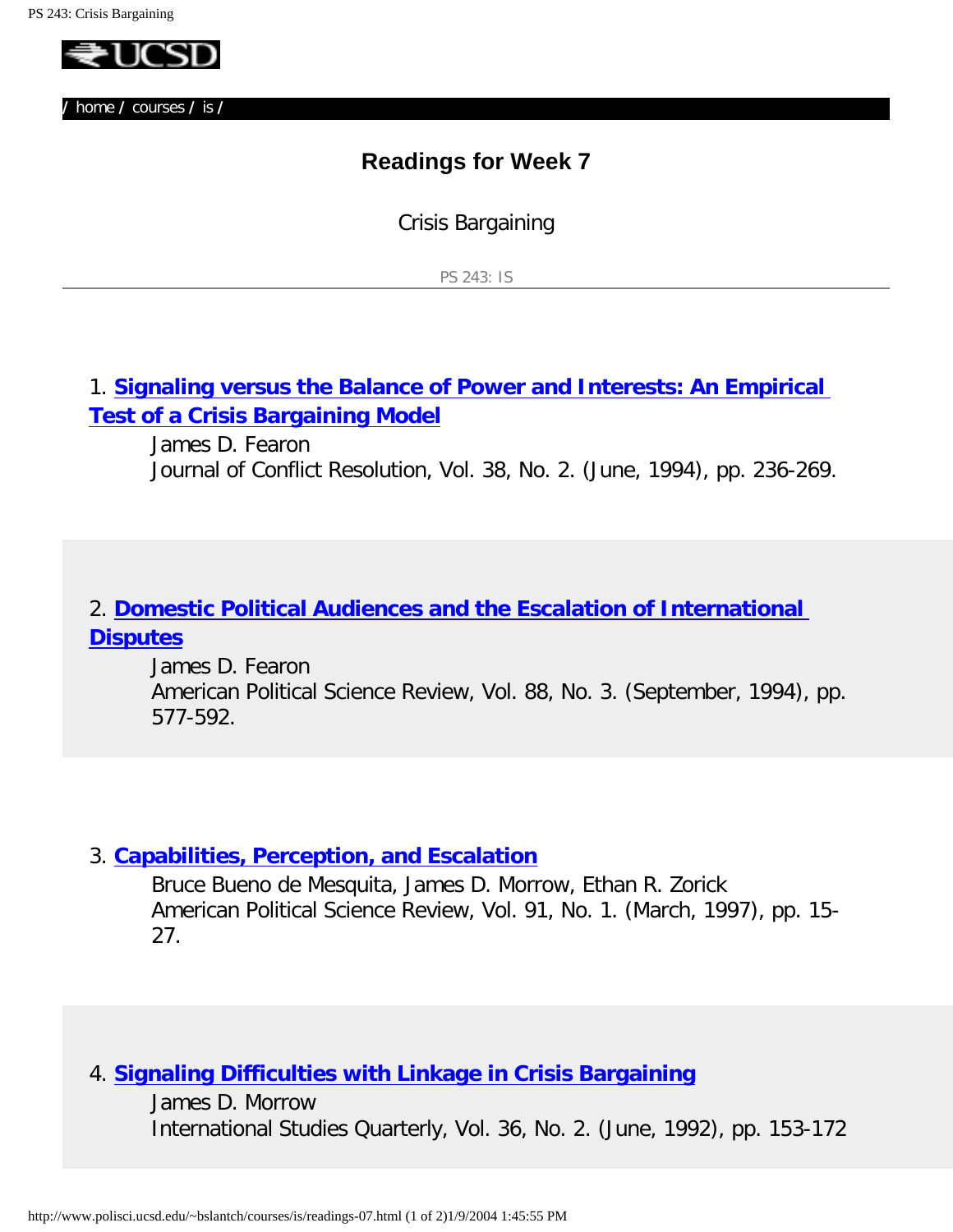## 5. **[Capabilities, Uncertainty, and Resolve: A Limited Information Model](http://links.jstor.org/sici?sici=0092-5853%28198911%2933%3A4%3C941%3ACUARAL%3E2.0.CO%3B2-9)  [of Crisis Bargaining](http://links.jstor.org/sici?sici=0092-5853%28198911%2933%3A4%3C941%3ACUARAL%3E2.0.CO%3B2-9)**

James D. Morrow American Journal of Political Science, Vol. 33, No. 4. (November, 1989), pp. 941-972.

### 6. **[Equilibrium Behavior in Crisis Bargaining Games](http://links.jstor.org/sici?sici=0092-5853%28199008%2934%3A3%3C599%3AEBICBG%3E2.0.CO%3B2-S)**

Jeffrey S. Banks American Journal of Political Science, Vol. 34, No. 3. (August, 1990), pp. 599-614

### 7. **[Looking for Audience Costs](http://openurl.ingenta.com/content?genre=article&issn=0022-0027&volume=45&issue=1&spage=32)**

Kenneth A. Schultz Journal of Conflict Resolution, Vol. 45, No. 1. (February, 2001), pp. 32-60.

## 8. **[Reagan and the Russians: Crisis Bargaining Beliefs and the Historical](http://links.jstor.org/sici?sici=0003-0554%28198406%2978%3A2%3C338%3ARATRCB%3E2.0.CO%3B2-0) [Record](http://links.jstor.org/sici?sici=0003-0554%28198406%2978%3A2%3C338%3ARATRCB%3E2.0.CO%3B2-0)**

Russell J. Leng American Political Science Review, Vol. 78, No. 2. (June, 1984), pp. 338- 355

Content updated Mon, May 26, 2003 and © 2001-2003 by [Branislav L. Slantchev](http://www.polisci.ucsd.edu/slantchev/contact.html)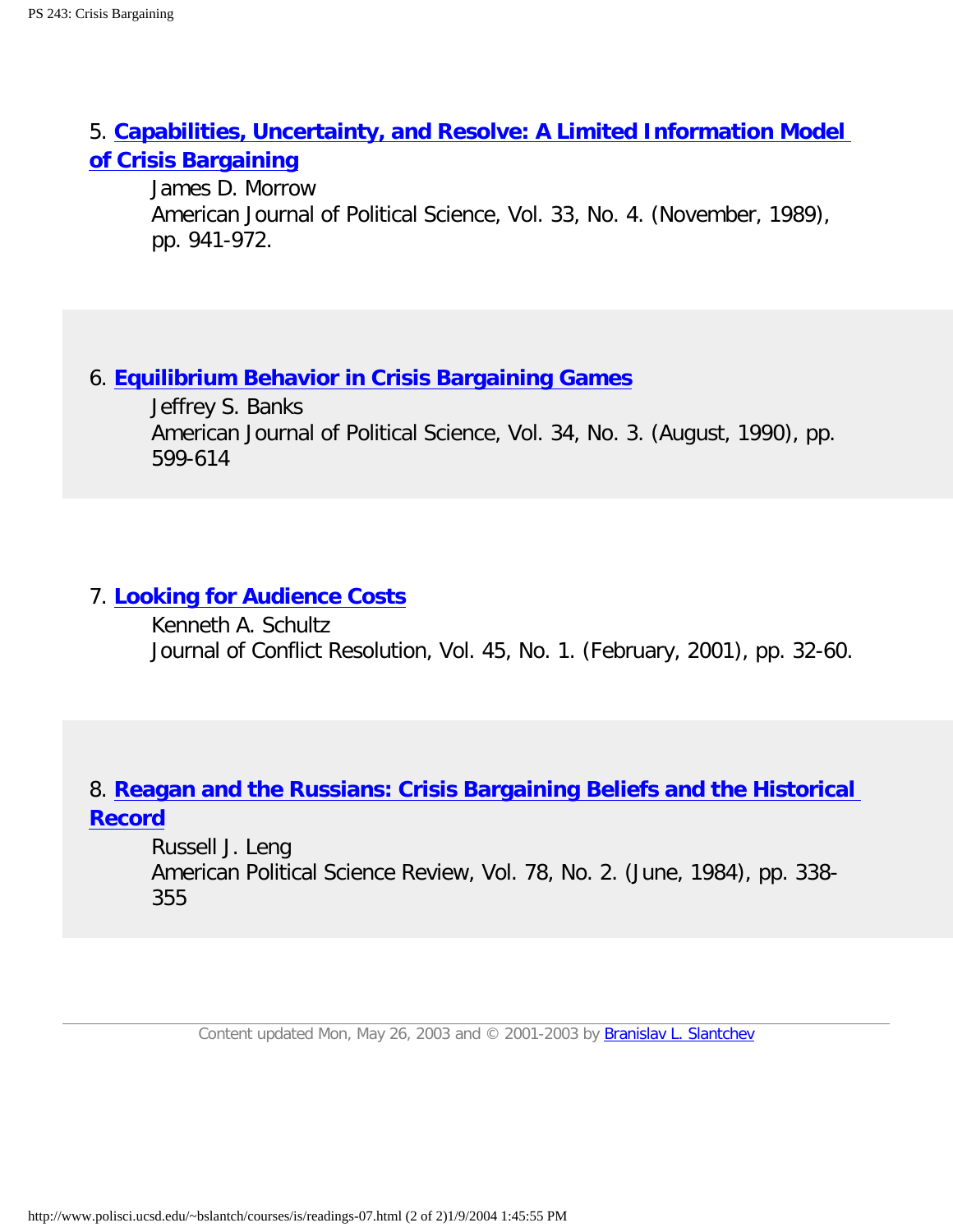<span id="page-16-0"></span>

# **Readings for Week 8**

Domestic Politics

PS 243: IS

### 1. **Optimal Imperfection? Domestic Uncertainty and Institutions in International Relations**

George W. Downs and David M. Rocke Princeton: Princeton University Press, 1995

# 2. **[Diplomacy and Domestic Politics: The Logic of Two-Level Games](http://links.jstor.org/sici?sici=0020-8183%28198822%2942%3A3%3C427%3ADADPTL%3E2.0.CO%3B2-K)** Robert D. Putnam International Organization, Vol. 42, No. 3. (Summer, 1988), pp. 427-460.

# 3. **[Signaling Foreign Policy Interests: Trying Hands versus Sinking](http://links.jstor.org/sici?sici=0022-0027%28199702%2941%3A1%3C68%3ASFPITH%3E2.0.CO%3B2-D)  [Costs](http://links.jstor.org/sici?sici=0022-0027%28199702%2941%3A1%3C68%3ASFPITH%3E2.0.CO%3B2-D)**

James D. Fearon Journal of Conflict Resolution, Vol. 41, No. 1. (February, 1997), pp. 68-90.

#### 4. **[Domestic Opposition and Signaling in International Crises](http://links.jstor.org/sici?sici=0003-0554%28199812%2992%3A4%3C829%3ADOASII%3E2.0.CO%3B2-S)**

Kenneth A. Schultz American Political Science Review, Vol. 92, No. 4. (December, 1998), pp. 829-844.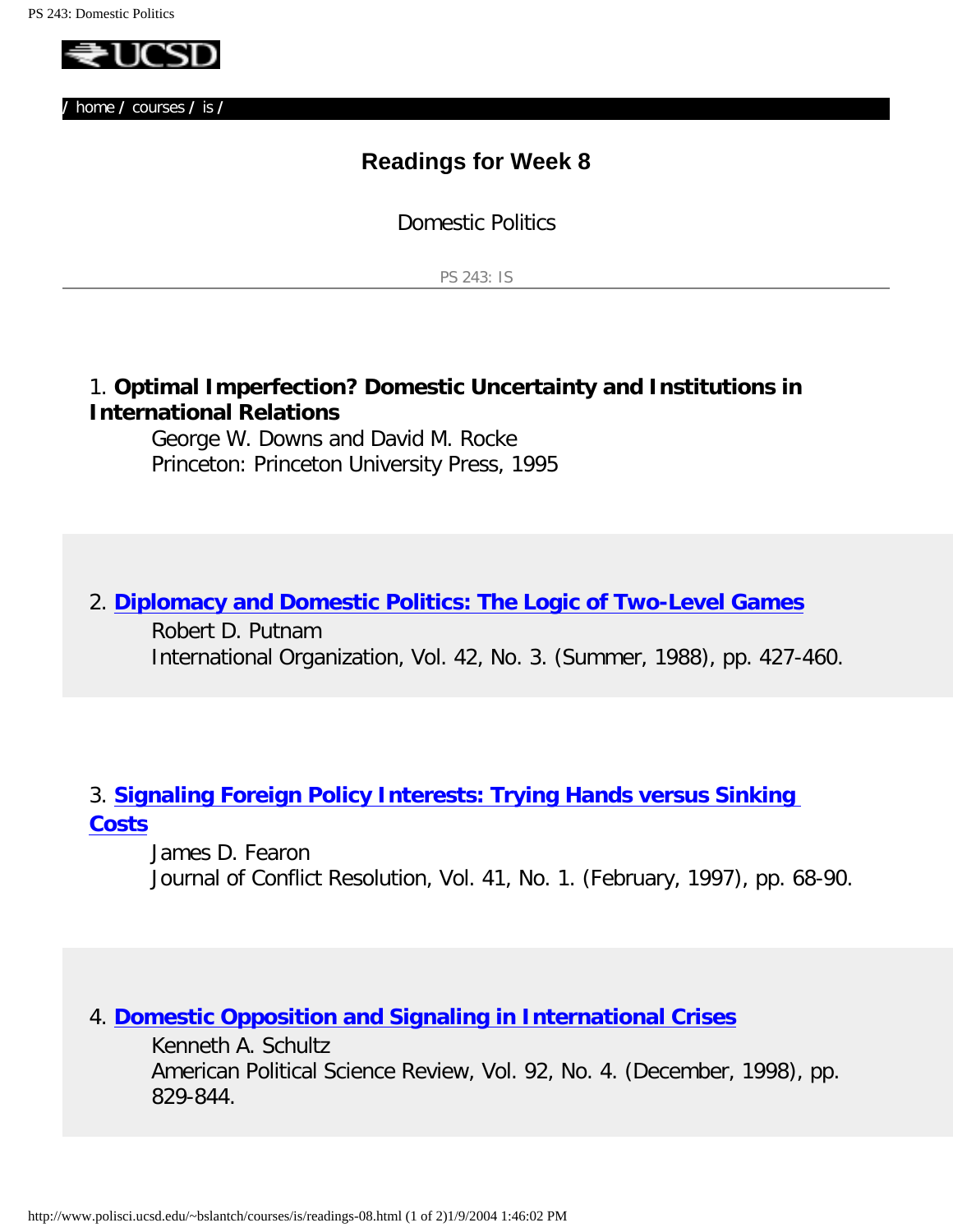#### 5. **[Guns, Butter, and Anarchy](http://links.jstor.org/sici?sici=0003-0554%28199303%2987%3A1%3C115%3AGBAA%3E2.0.CO%3B2-X)**

Robert Powell American Political Science Review, Vol. 87, No. 1. (March, 1993), pp. 115- 132. (Also Chapter 2 in the book.)

### 6. **[An Institutional Explanation of the Democratic Peace](http://links.jstor.org/sici?sici=0003-0554%28199912%2993%3A4%3C791%3AAIEOTD%3E2.0.CO%3B2-8)**

Bruce Bueno de Mesquita, James D. Morrow, Randolph M. Siverson, and Alastair Smith American Political Science Review, Vol. 93, No. 4. (December, 1999), pp. 791-807.

### 7. **[International Bargaining with Two-Sided Domestic Constraints](http://openurl.ingenta.com/content?genre=article&issn=0022-0027&volume=45&issue=3&spage=320)**

Ahmer S. Tarar Journal of Conflict Resolution, Vol. 45, No. 3. (June, 2001), pp. 320-340.

# 8. **[Domestic Politics, Foreign Policy, and Theories of International](http://polisci.annualreviews.org/cgi/reprint/1/1/289.pdf) [Relations](http://polisci.annualreviews.org/cgi/reprint/1/1/289.pdf)**

James D. Fearon Annual Review of Political Science, Vol. 1. (1998), pp. 289-313.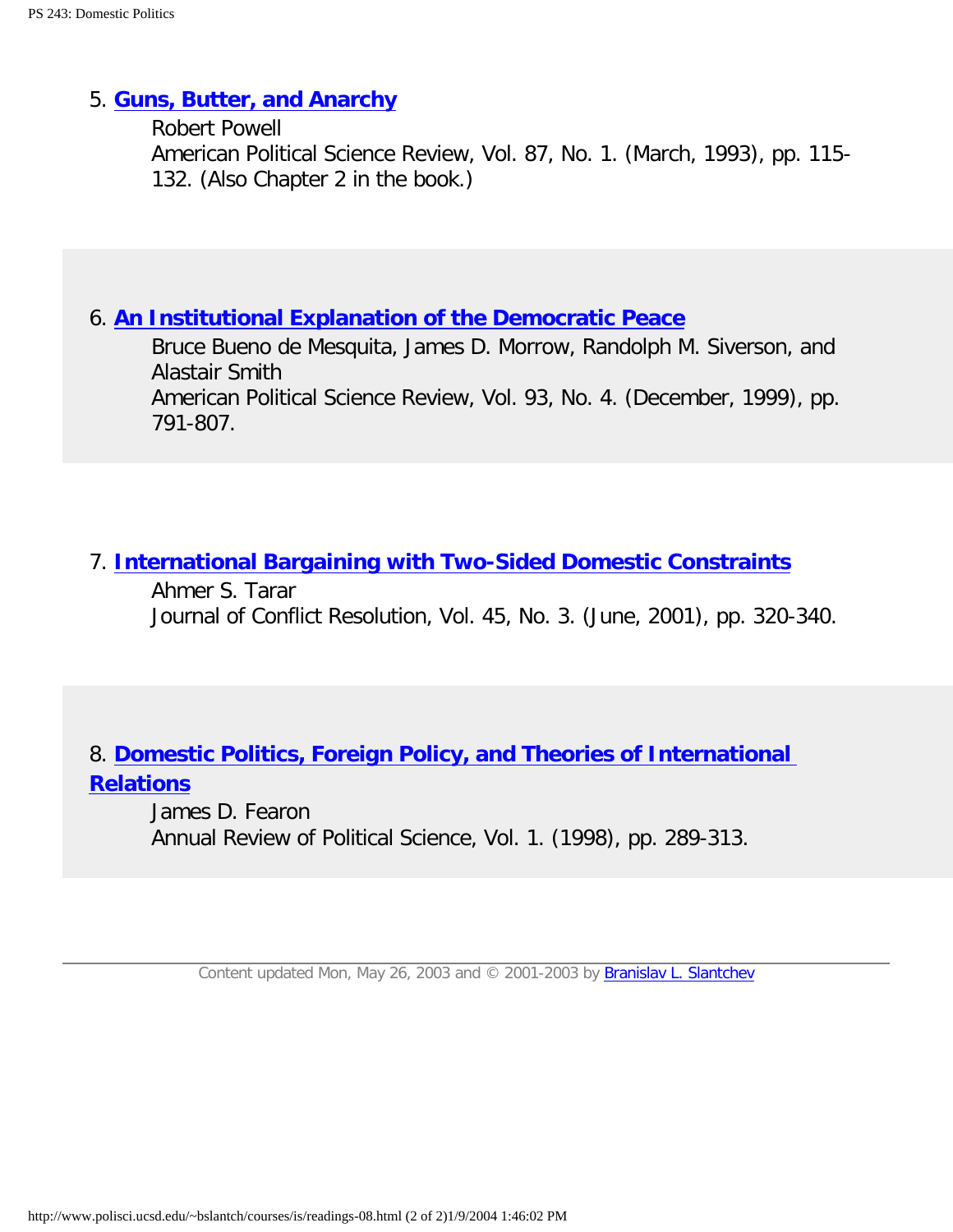<span id="page-18-0"></span>

# **Readings for Week 9**

Alliances, Arms Races, and Arms Control

PS 243: IS

### 1. **Tacit Bargaining, Arms Races, and Arms Control**

George W. Downs and David M. Rocke Ann Arbor: University of Michigan Press, 1990

#### 2. **[Arms Races and Negotiations](http://econ.la.psu.edu/Research/wpapers/jts(3-01-2).pdf)**

Sandeep Baliga and Tomas Sjöström Unpublished manuscript, Department of Economics, Penn State University, 2001.

#### 3. **[Alliances, Credibility, and Peacetime Costs](http://links.jstor.org/sici?sici=0022-0027%28199406%2938%3A2%3C270%3AACAPC%3E2.0.CO%3B2-P)**

James D. Morrow Journal of Conflict Resolution, Vol. 38, No. 2. (June, 1994), pp. 270-297.

### 4. **[Alliance Formation and General Deterrence](http://links.jstor.org/sici?sici=0022-0027%28199406%2938%3A2%3C298%3AAFAGDA%3E2.0.CO%3B2-P)**

Gerald L. Sorokin Journal of Conflict Resolution, Vol. 38, No. 2. (June, 1994), pp. 298-325.